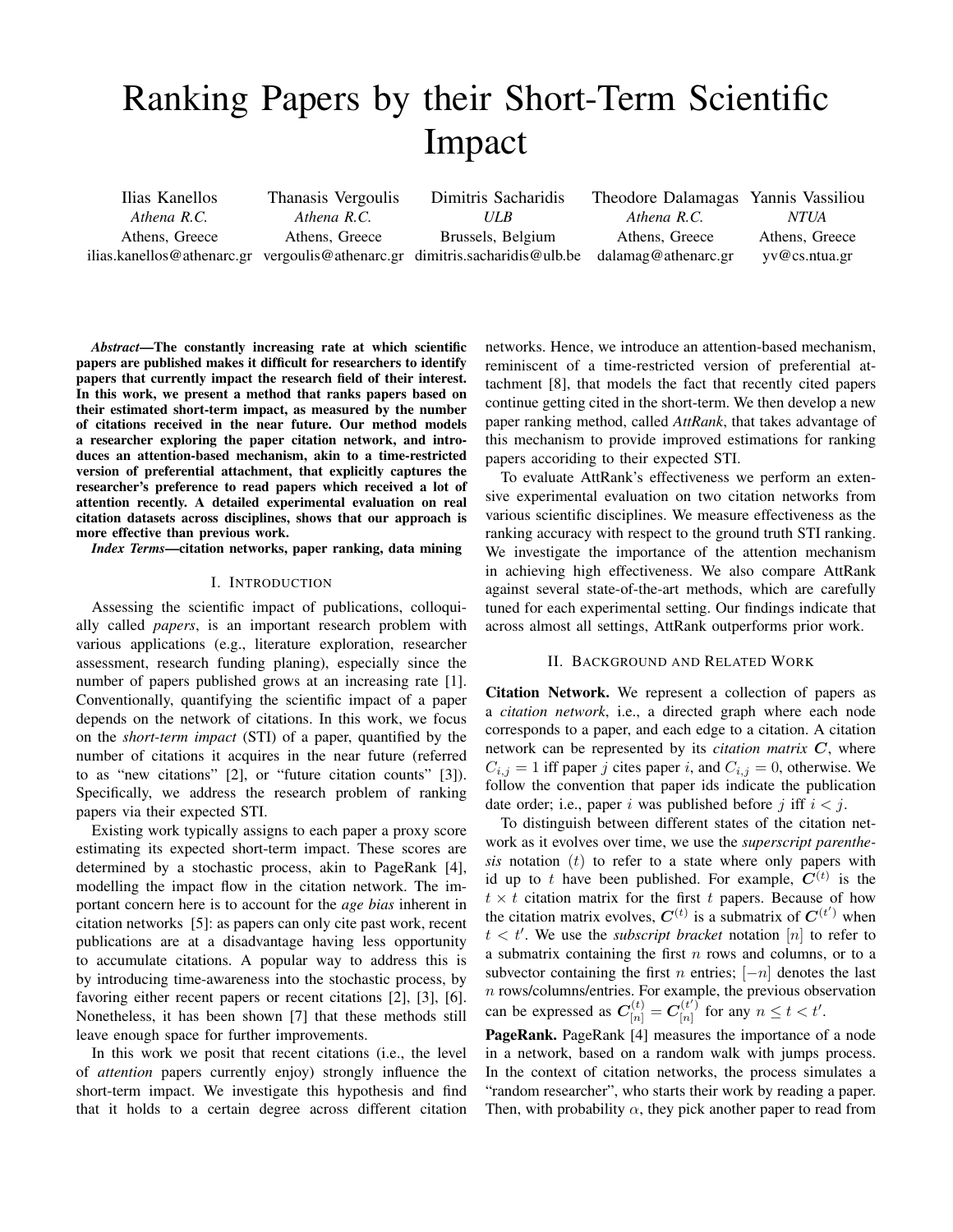the reference list, or, with probability  $1 - \alpha$ , choose any other paper in the network at random.

Given a citation matrix  $C$ , we define the stochastic matrix  $S$ as follows. Let  $k_i$  denote the number of papers cited by i. Then,  $S_{i,j} = \frac{1}{k_j}$ , iff paper j cites paper i,  $S_{i,j} = 0$ , iff j does not cite *i* but cites at least one other paper, and  $S_{i,j} = \frac{1}{n}$ , iff paper  $p_j$  cites no paper (i.e., is a dangling node), where  $n$  is the number of papers. Let  $u$  denote the *teleport vector* (all vectors are column vectors) such that  $|u| \equiv \sum_i u_i = 1$ and  $\forall i \ u_i \geq 0$ ; typically, u is defined to indicate uniform teleport probabilities, i.e.,  $\forall i \ u_i = 1/n$ . Let  $\alpha \in [0,1)$  denote the *random jump probability*. Then the *PageRank vector* v is defined by this equation:

$$
\mathbf{v} = \alpha \mathbf{S} \mathbf{v} + (1 - \alpha) \mathbf{u}.\tag{1}
$$

We say that  $v$  is the PageRank vector of matrix  $S$  with respect to teleport vector  $u$ . The PageRank vector is given by the following closed-form formula:

$$
\boldsymbol{v} = (1-\alpha)\boldsymbol{u} + (1-\alpha)\sum_{x=1}^{\infty} \alpha^x \boldsymbol{S}^x \boldsymbol{u} = (1-\alpha)\sum_{x=0}^{\infty} \alpha^x \boldsymbol{S}^x \boldsymbol{u}, \tag{2}
$$

where the convention  $A^0 \equiv I$  is used in the last equality. If we define  $M = (1 - \alpha) \sum_{x=0}^{\infty} \alpha^x S^x$ , then we observe the linear relationship between the PageRank and the teleport vector:  $v = Mu$ .

Computing the PageRank vector is not done by computing matrix  $M$ , but by iteratively estimating  $v$  via Equation 1. Starting from some random values for v, satisfying  $|v| = 1$ and  $\forall i$   $v_i \geq 0$ , at each step we update the PageRank vector as  $v \leftarrow \alpha Sv + (1 - \alpha)u$ . In other words, for a given u, we have a convenient method to estimate  $Mu$ .

Short-Term Impact (STI). Using node centrality metrics (e.g., PageRank or the number of citations) to capture a paper's impact can introduce biases, e.g., against recent papers, and may render important papers harder to distinguish [9]. This is due to inherent characteristics of citation networks: the references of a paper are fixed, and there is a delay between a paper's publication and its first citation (*"citation lag"* [10]). In contrast, a paper's *short-term impact* [7], also called the number/count of new/future citations [2], [3], looks into a future state of the network and reflects the level of attention (in terms of citations) a paper will receive in the near future.

Consider the state of the citation matrix at present time n. Given a time *horizon* of  $\tau$ , the *short-term impact* (STI)  $f_i$  of a paper i  $(i \leq n)$  is defined as the number of future citations, i.e., those it would receive in the time period  $(n, n + \tau]$ :

$$
f_i = \sum_{j=n+1}^{n+\tau} C_{i,j}^{(n+\tau)}.
$$

Some observations are in order. First,  $\tau$  is a user-defined parameter that specifies how long in the future one should wait for citations to accumulate. An appropriate value may depend on the typical duration of the research cycle specific to each scientific discipline. Second, it is important to emphasize that STI can only be computed in retrospect; at current time, the future citations are not yet observed. Thus, any method that seeks to identify papers with high STI has to employ a mechanism to account for the unobserved future citations.

With these remarks in mind and similar to prior work [2], [3], [7], we study the following problem.

**Problem 1.** *Given state*  $C^{(n)}$  *of the citation network at current time* n*, return a ranking of papers such that it matches their ranking by short-term impact*  $f$  *for a given time horizon*  $\tau$ *.* 

Impact estimation methods. In recent years, various methods have been proposed for quantifying the scientific impact of papers [7]. A large number of methods are *PageRank adaptations* tailored to better simulate the random researcher behavior (e.g., [11]). However, such approaches do not address age bias. This motivated a number of *time-aware methods*, which introduce time-based weights in the various centrality metric calculations, to favor either recent publications (e.g., [2], [6]) or recent citations (e.g., [3]), or citations received shortly after the publication of an article (e.g., [12]).

Although time-awareness is shown to improve the accuracy when ranking by STI, it fails to differentiate among recent papers favoring all equally. An alternative approach is to combine the basic citation network analysis process with an iterative processes on *multiple interconnected networks*, e.g., authorpaper and/or venue-paper networks (indicative example: [13]). There are also methods that consider *ensembles* that combine the rankings from multiple methods. Methods in this category (e.g., [14]) combine several types of scores calculated on various graphs (e.g., citation network, co-authorship network). Finally, a separate line of work is concerned with *impact prediction algorithms* which are based on modeling the arrivals of citations for individual papers (e.g., [15]), however such methods are prone to overfitting [16], and require a long history ( $\geq$  5 years) of observed citations for each paper.

It is apparent that, all previous approaches focus on using additional data resources (e.g., venues, co-authorship networks) in an attempt to alleviate the aforementioned recent paper differentiation issue of the time-aware methods. However, such data is not readily available, fragmented in different datasets, not easy to collect, integrate and clean, and is often incomplete. In contrast, our approach is to rely solely on the properties of the underlying citation network, and try to better model the process with which the network evolves.

## III. APPROACH

Overview. To rank by short term impact without knowing the future, one needs to introduce assumptions about how the citation network evolves. In this work, we assume that the PageRank vector at time  $t \geq n$  indicates the chance the papers will get cited at future time  $t + 1$ . This defines a mechanism, where a random researcher explores literature. While reading a paper, the researcher may choose with probability  $\alpha$  to further read one of the paper's references, or pick another paper at random from some prior (teleport) probability. So the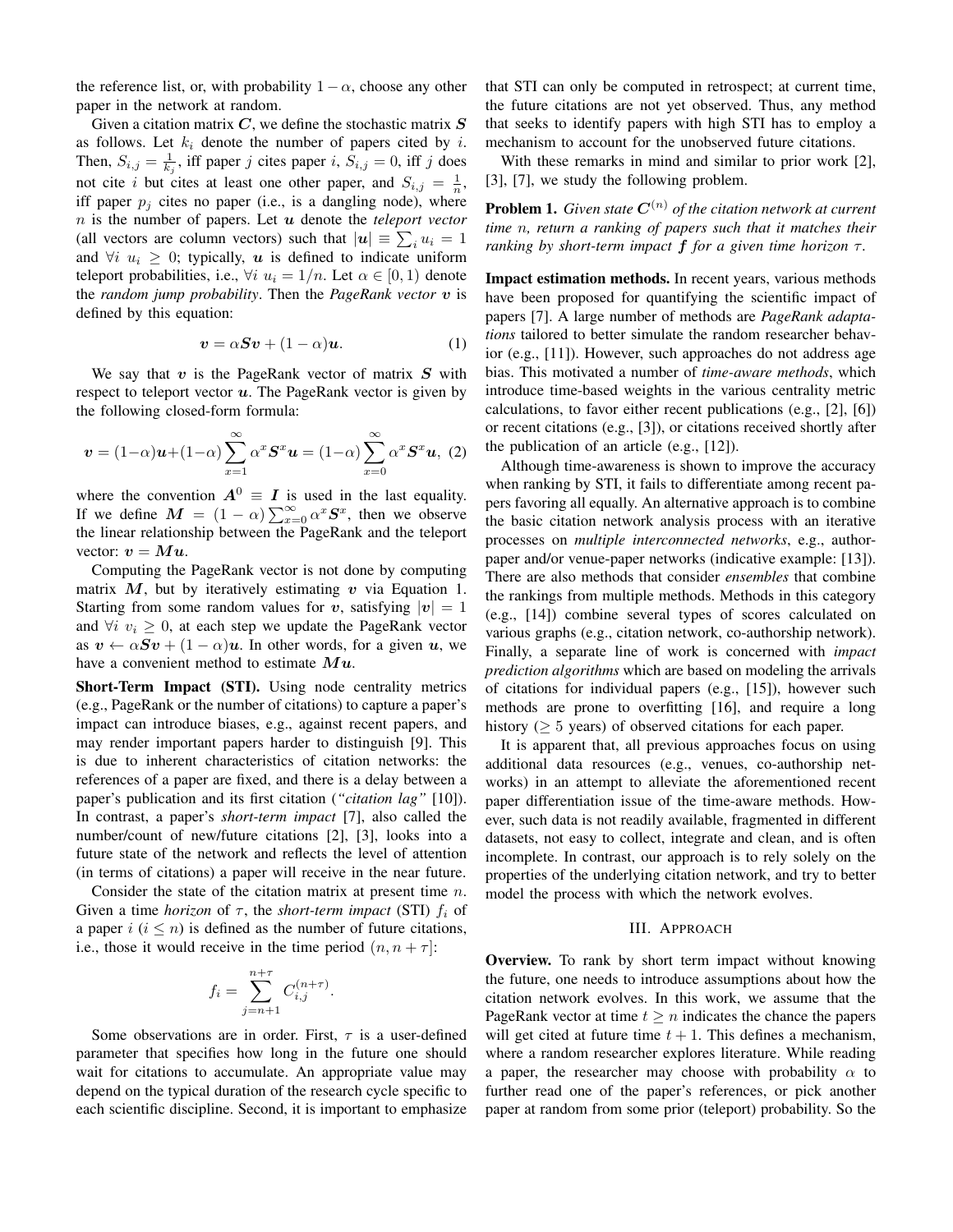probability of a paper  $i$  receiving a citation from a random researcher at time  $t + 1$  is proportional to their PageRank  $v_i^{(t)}$ at time  $t$ , which satisfies:

$$
\boldsymbol{v}^{(t)} = \alpha \boldsymbol{S}^{(t)} \boldsymbol{v}^{(t)} + (1 - \alpha) \boldsymbol{u}^{(t)},
$$

where  $S^{(t)}$  is the stochastic matrix and  $u^{(t)}$  is the teleport vector at  $t$ .

The short-term impact of a paper is the sum of citations it will receive at each time t between  $n + 1$  and  $n + \tau$ . Let us further assume that each paper in the future (after current time  $n)$  makes the same number of citations. So, under our assumptions, the number of future citations  $f_i$  a paper i receives is proportional to:

$$
f_i \propto \sum_{t=0}^{\tau-1} v_i^{(n+t)}
$$

For the purposes of ranking, the scale of individual  $f_i$  does not matter. Therefore, to rank by STI we would like to estimate the following vector:

$$
\mathbf{y} = \sum_{t=0}^{\tau-1} \mathbf{v}_{[n]}^{(n+t)},\tag{3}
$$

.

i.e., the sum at each future timestamp of the PageRank of the present *n* papers.

In Equation 3, each PageRank vector  $v_{[n]}^{(n+t)}$  $\binom{n+i}{[n]}$  is a random vector under the aforementioned citation network growth process, and its value depends on the values of the PageRank vector at previous times. Therefore, one way to estimate the mean of  $y$  is with Markov Chain Monte Carlo methods to draw samples from the probability distribution of  $y$ . This however is costly, as each sample requires the computation of  $\tau$  PageRank vectors for a large citation network with at least  $n$  nodes.

We propose a different approach. We start by assuming that the future citation matrix and thus  $S^{(n+\tau)}$  is known. Conditional to  $S^{(n+\tau)}$ , the PageRank vector  $v_{[n]}^{(n+\tau)}$  $\binom{n+i}{[n]}$  become independent. We then apply a mechanism to rewrite Equation 3 so that it can be computed with a single PageRank computation. This rewriting now has quantities derived from the  $S^{(n+\tau)}$  matrix. At the final step, we estimate these quantities from the current (at time  $n$ ) state of the network, and compute the rewritten Equation 3.

We next describe the mechanism that allows us to rewrite Equation 3 as a single PageRank computation.

**Contraction.** Consider a network of  $n+m$  nodes, represented by its stochastic matrix  $S$ , where its  $m$  last nodes have no incoming edges. Given some teleport vector  $u$  and random jump probability  $\alpha$ , let v denote the PageRank vector that satisfies  $\mathbf{v} = (1 - \alpha) \sum_{x=0}^{\infty} \alpha^x \mathbf{S}^x \mathbf{u}$ . The PageRank scores  $v_{[n]}$  of the first *n* nodes can be computed directly from the PageRank on the stochastic matrix  $S_{[n]}$  with respect to an adjusted teleport vector  $\dot{u}$ , as indicated by the following theorem. Note that all proofs can be found in the extended version of this paper [17].

Theorem 1. *Let* v *denote the PageRank vector for stochastic matrix*  $S = \begin{pmatrix} S_{[n]} & S_{[n],[-m]} \ 0 & 0 \end{pmatrix}$  $\mathbf{0}_{(m \times n)}$   $\mathbf{0}_{(m \times m)}$  *with respect to teleport vector* u *and random jump probability* α*. Define the adjusted teleport vector*  $\mathring{u}_{[n]} = \mathring{u}_{[n]} + \alpha \sum_{i=1}^{m} u_{n+i} S_{[n], n+i}$ . Then it *holds that:*

$$
\frac{1}{|\mathbf{v}_{[n]}|}\mathbf{v}_{[n]} = \frac{\alpha}{|\mathbf{v}_{[n]}|} \mathbf{S}_{[n]}\mathbf{v}_{[n]} + \frac{1-\alpha}{|\mathbf{u}_{[n]}|}\mathbf{u}_{[n]},
$$
  
where  $|\mathbf{u}_{[n]}| = |\mathbf{v}_{[n]}| = 1 - (1-\alpha) \sum_{i=1}^{m} u_{n+i}.$ 

In other words, to compute the PageRank w.r.t. S for the first *n* nodes, we can use an adjusted teleport vector  $\mathring{u}_{[n]}$  (after normalization) to compute the PageRank w.r.t.  $S_{[n]}$ , and then scale the result by  $|\mathring{u}_{[n]}|$ .

Applying Contraction. We will apply the contraction idea to compute each future PageRank vector  $v_{[n]}^{(n+t)}$  $\binom{n+i}{[n]}$  as a PageRank vector of the current stochastic matrix  $S^{(n)}$ , assuming that its future state  $S^{(n+t)}$  is known. Note that to apply the contraction idea, we need to restrict each future paper  $i$  to cite no other future paper  $j$  ( $n < j < i$ ), i.e., citations only come for papers already published until current time  $n$ . This restriction only affects the PageRank values of the future papers, which however we do not need to rank.

Note that for any time  $n + t$  where  $t > 0$ , the first n rows and columns of the stochastic matrix  $S^{(n+t)}$  remain constant, and we denote  $S \equiv S_{[n]}^{(n+t)}$  $\binom{n+1}{n}$ . From Theorem 1 we have:

$$
\frac{1}{|\bm{v}_{[n]}^{(n+t)}|}\bm{v}_{[n]}^{(n+t)}=\frac{\alpha}{|\bm{v}_{[n]}^{(n+t)}|}\bm{S}\bm{v}+\frac{1-\alpha}{|\bm{v}_{[n]}^{(n+t)}|}\mathring{\bm{u}}_{[n]}^{(n+t)}.
$$

Defining  $\mathbf{M} = (1 - \alpha) \sum_{x=0}^{\infty} \alpha^x \mathbf{S}^x$ , we rewrite the previous equation in the closed form of Equation 2:

$$
\bm{v}^{(n+t)}_{[n]} = \bm{M} \mathring{\bm{u}}^{(n+t)}_{[n]}.
$$

From the definition of STI, we derive:

$$
\mathbf{y} = \sum_{t=0}^{\tau-1} \mathbf{v}_{[n]}^{(n+t)} = \mathbf{M} \sum_{t=0}^{\tau-1} \mathring{u}_{[n]}^{(n+t)},
$$

where  $\mathring{u}_{[n]}^{(n+t)} = u_{[n]}^{(n+t)} + \alpha \sum_{i=1}^{m} u_{n+i}^{(n+t)} S_{[n],n+1}^{(n+t)}$  $\prod_{i=1}^{n}$ 

For convenience, we further assume that the teleport vector for the first *n* papers is the same at each time  $n + t$ , and we denote it as  $\mathbf{u} \equiv \mathbf{u}_{[n]}^{(n+t)}$  $\binom{n+t}{[n]}$ . We thus split the adjusted teleport vectors into a non-time-dependent component and a timedependent component:  $\mathring{\bm{u}}_{[n]}^{(n+ t)} = \bm{u} + \bm{w}_{[n]}^{(n+ t)}$  $\binom{n+1}{n}$ . Summing the time-dependent components for  $0 \le t \le \tau - 1$ , we introduce:

$$
\mathbf{w} \equiv \sum_{t=0}^{\tau-1} \mathbf{w}_{[n]}^{(n+t)} = \alpha \sum_{t=0}^{\tau-1} \sum_{i=1}^{t} u_{n+i} S_{[n], n+i}^{(n+t)}.
$$

Then, the STI can be expressed as:

$$
\boldsymbol{y} = \boldsymbol{M}(\tau \boldsymbol{u} + \boldsymbol{w}),
$$

meaning that  $\hat{y} \equiv \frac{y}{|y|}$  can be computed as the PageRank vector of matrix S with respect to teleport vector  $\frac{\tau}{|y|}u + \frac{1}{|y|}w$ . Introducing coefficients  $\alpha, \beta, \gamma \in [0, 1]$ , such that  $\alpha + \beta + \gamma = 1$ , we can write STI in a general form:

$$
\hat{\mathbf{y}} = \alpha \mathbf{S} \hat{\mathbf{y}} + \beta \hat{\mathbf{w}} + \gamma \hat{\mathbf{u}}, \tag{4}
$$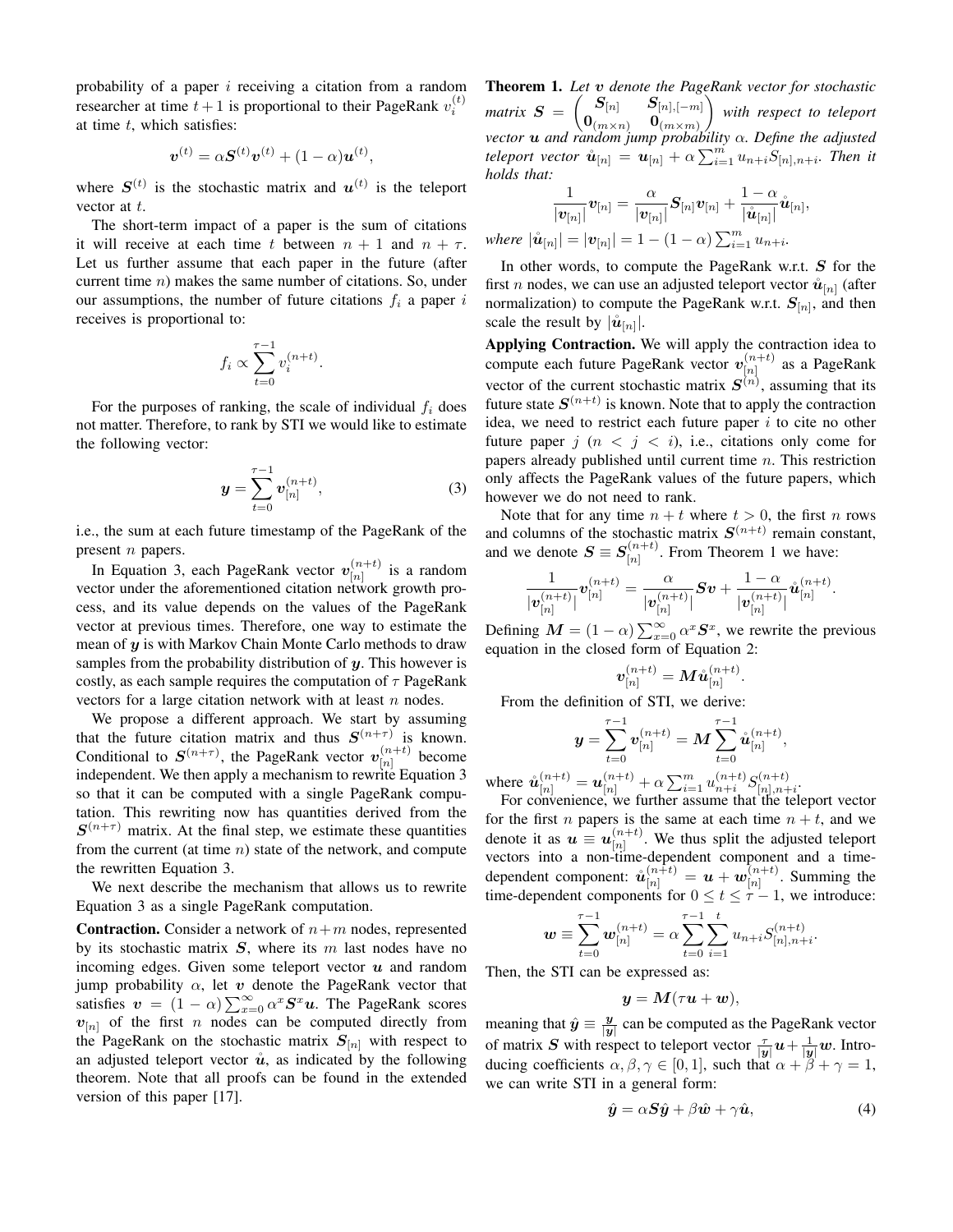where  $\hat{w}$  and  $\hat{u}$  are the normalized vectors of w and u.

Attention. Because the time-dependent vector  $w$  is determined by quantities of future states  $S^{(n+t)}$ , we need to estimate it from the known current state  $S$ . A simple way is instead of going  $\tau$  time steps in the future, to go y time steps in the past. Assuming teleport probabilities  $u_{n+t}$  for future papers are equal, we estimate:

$$
\tilde{\boldsymbol{w}} \propto \sum_{t=0}^{y-1} \sum_{i=0}^{t} S_{[n], n-i} = \sum_{i=0}^{y-1} (y-i) S_{[n], n-i}.
$$
 (5)

We call this estimated vector  $\tilde{w}$  the *attention* vector, because for each paper  $i$ , it computes a weighted count of its citations from the y most recent papers, i.e., its recent attention  $\tilde{w}_i \propto$  $yS_{i,n} + (y-1)S_{i,n-1} + \cdots + S_{i,n-y+1}.$ 

Attention, however, is not the only mechanism that governs which papers researchers read. Naturally, researchers may read a paper cited in the reference list of another paper. Moreover, similar to previous work [2], [6], we assume that researchers also read recently published papers. Specifically, we capture the recency of a paper  $i$  using an exponentially decaying score:

$$
u_i = ce^{\eta \cdot (n-i)},\tag{6}
$$

where *n* is the current time,  $i < n$  denotes the publication time of paper i, hyperparameter  $\eta$  is a negative constant (as  $n - i \geq 0$ , and c is normalization constant so that  $|u| = 1$ . To calculate a proper  $\eta$  value, a similar procedure like the one used in [6] can be followed (see also Section IV-B).

AttRank. We refer to the ranking approach based on Equations 4, 5, and 6 as AttRank. Note that Eq. 4 combines three mechanisms. Specifically, we assume that researchers read a paper for one of the following reasons: the paper gathered attention recently, was recently published, or was found in another paper's reference list. We model this behavior with the following random process. A researcher chooses to read any other paper from paper i's reference list, after reading it, with probability  $\alpha$ . With probability  $\beta$  she chooses a paper based on its attention. This behavior makes recently rich papers even richer, and is reminiscent of a time-restricted preferential attachment mechanism of the Barabási-Albert network growth model [8]. Finally, with probability  $\gamma$  she chooses any paper with a preference towards recently published ones.

Two special values for coefficient  $\beta$  are noteworthy. First, observe that when  $\beta = 0$ , a setting we call NO-ATT (for no attention), the model becomes similar to time-aware methods that address the inherent bias against new papers in citation networks (see [7] for a thorough coverage of such approaches). Note that additionally setting  $\eta = 0$  in Eq. 6 recovers PageRank. Second, when  $\beta = 1$ , a setting we call ATT-ONLY (for attention only), AttRank is solely based on the attention mechanism, assuming that the recent citation patterns will persist exactly in the near future. To the best of our knowledge, ATT-ONLY has not been considered in the literature as a means to estimate the short-term impact of a paper. As we show in Section IV, attention alone is a powerful mechanism, often outperforming existing approaches. However,  $\beta = 1$  is

never the optimal setting; it is always better to consider attention in combination with the other two citation mechanisms.

Equation 4 describes an iterative process for estimating STI vector: starting with a random value, at each step update the vector with the right hand side of the equation. This process is repeated until the values converge. The following theorem, ensures that convergence is achievable.

Theorem 2. *The iterative process defined by Eq. 4 converges.*

# IV. EVALUATION

This section presents an experimental evaluation of our approach for ranking papers based on their short-term impact. Specifically, Section IV-A discusses the experimental setup and evaluation approach taken. Section IV-B investigates the effectiveness of our proposed method and the importance of the attention-based mechanism. Section IV-C compares AttRank with existing approaches from the literature.

## *A. Experimental Setup*

Datasets. We consider two datasets in our experiments:

- 1) American Physical Society  $(APS)^1$  dataset, which contains about 500, 000 papers, written from 1893 to 2014.
- 2) *DBLP*, <sup>2</sup> which contains about 3 million computer science papers published from 1936 to 2018.

Evaluation Methodology. To evaluate the effectiveness of Att-Rank in ranking papers based on their short-term impact, we construct a *current* and a *future* state of the citation network. We partition each dataset according to time in two parts, each having an equal number of papers. We use the older half to construct the current state of the citation network, denoted as  $C^{(n)}$ . All ranking methods will be based on this network acting as the "training" subset. We use parts of the newer half to construct the future state of the network, denoted as  $C^{(n+\tau)}$ . All ranking methods will be evaluated based on this network acting as the "test" subset.

Specifically, the future state is constructed as follows: we vary the size, in terms of number of papers, of the future state relative to the size of the current state. Thus we do not vary the time horizon  $\tau$  directly, but rather the *test ratio*, which is the relative size of the future with respect to the current network. We consider values for the test ratio among  $\{1.2, 1.4, 1.6, 1.8, 2.0\}$ , where 2.0 corresponds to using all citations in the dataset to define the future state. In some experiments we fix the test ratio to a default value of 1.6, meaning that the future state contains 30% more papers than the current state. Note, that the relationship between test ratio and  $\tau$  is not linear, due to the non-constant number of published papers per year and the fact that most datasets contain incomplete entries for the last year they include.

Given the future state of the citation network, we can compute the STI of each paper as per its definition (see Section II). Similar to previous approaches [2], [3], [6], [7],

<sup>1</sup>https://journals.aps.org/about

<sup>2</sup>https://aminer.org/citation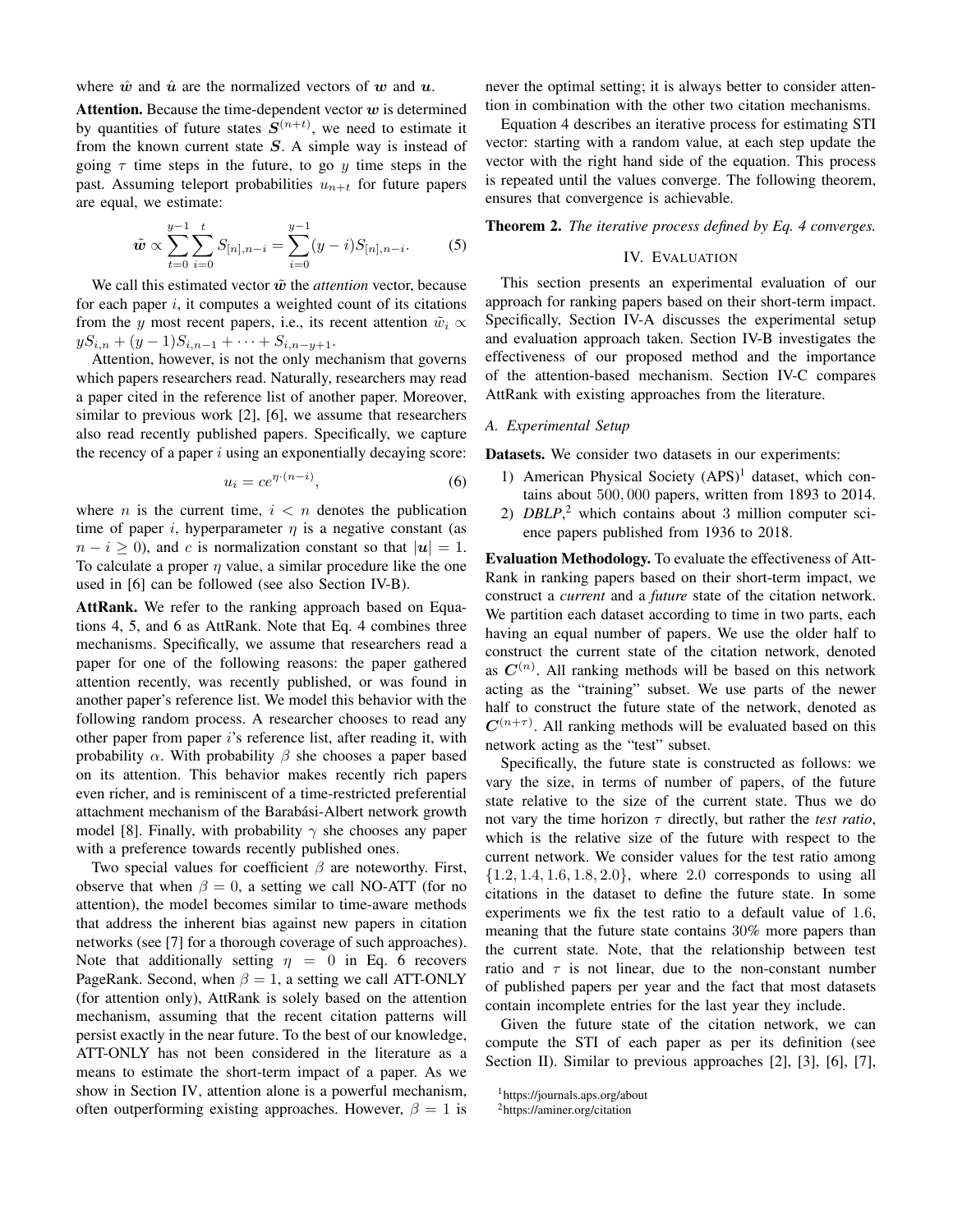the ranking of papers based on their STI forms the *ground truth*. Any paper ranking method is oblivious of the future state  $C^{(n+\tau)}$  of the citation network, and hence the ground truth, and only uses the current state  $C^{(n)}$  to derive a ranking. To quantify the effectiveness of a method, we compare its produced ranking to the ground truth, using Spearman's  $\rho$  [18], and the Normalized Discounted Cumulative Gain at rank k (nDCG@k). While Spearman's  $\rho$  calculates an overall similarity of the given ranking with the ground truth, nDCG@ $k$ measures the agreement of the two rankings on the top-ranking papers. In our evaluation, we consider values of  $k$  among  $\{5, 10, 50, 100, 500\}$ , with  $k = 50$  being the default value.

#### *B. Ranking Effectiveness*

In this section, we investigate AttRank's effectiveness for the default experimental setting (test ratio equal to 1.6), varying parameters,  $\alpha$ ,  $\beta$ ,  $\gamma$ , and y. We vary  $\alpha$ ,  $\beta$ ,  $\gamma$  with a step of 0.1 in the ranges  $[0.0, 0.5], [0.0, 1.0], [0.1, 0.9]$ , respectively and y in  $\{1, 2, 3, 4, 5\}$ . For each metric, we discuss AttRank's parameterization that achieves the best ranking effectiveness.

First, however, we discuss how we set the value of the exponential factor  $\eta$  of Equation 6. We follow a similar approach as the one used in [6]. For each dataset, we use an exponential function of the form  $e^{\tilde{\eta}y}$ , to fit the tail of the empirical distribution of the random variable  $Y$  that models the probability of an article being cited  $n$  years after its publication. The factor  $\tilde{\eta}$  of the fitting function is used as the  $\eta$  value. Following this procedure, we calculate  $\eta = -0.12$ for APS and  $\eta = -0.16$  for DBLP.

*1) Effectiveness in terms of Correlation:* In this experiment, we measure AttRank's ranking effectiveness in terms of Spearman's  $\rho$  to the ground truth ranking by STI. We find the optimal values for  $\{\alpha, \beta, \gamma, y\}$  at  $\{0.3, 0.3, 0.4, 3\}$ for APS ( $\rho = 0.6295$ ) and at  $\{0.2, 0.4, 0.4, 3\}$  for DBLP  $(\rho = 0.6316)$ . Overall, we find that AttRank correlates at least moderately to the STI ranking in its best setting. Further, the significance of the attention mechanism is evident since the best correlation is achieved when  $\beta > 0$ . Finally, the maximum correlation values for  $\beta = \{0, 1\}$  are  $\{0.581, 0.537\}$ , for APS, and {0.529, 0.571} for DBLP, respectively.

*2) Effectiveness in terms of nDCG@50:* We repeat the effectiveness analysis, this time considering the nDCG@50 metric. We determine the parameterization that achieves the best nDCG@50 per dataset and we find that it corresponds to  $\{\alpha, \beta, \gamma, y\}$  at  $\{0.3, 0.5, 0.2, 3\}$  for APS ( $nDCG = 0.7293$ ), and  $\{0.0, 0.1, 0.9, 1\}$  for DBLP ( $nDCG = 0.9168$ ). Again, we observe that the attention vector plays a non-negligible role in achieving the maximum nDCG ( $\beta > 0$ ). Indicatively, the maximum nDCG@50 values for  $\beta = \{0, 1\}$  are  $\{0.635, 0.709\}$  for APS, and {0.663, 0.916} for DBLP, respectively.

#### *C. Comparative Evaluation*

In this section, we compare AttRank to other approaches for impact-based paper ranking. We select the five methods found to be most effective in ranking by short-term impact in [7]:



Fig. 1: Effectiveness of all methods in terms of correlation.

- CiteRank (CR). This PageRank-based method [2] calculates the "traffic" towards papers by researchers that prefer reading recent papers.
- FutureRank (FR). This time-aware method [6] combines PageRank and HITS applying mutual reinforcement from papers to authors and vice versa.
- Retained Adjacency Matrix (RAM). This citation count variant uses a citation age-weighted adjacency matrix [3].
- Effective Contagion Matrix (ECM). This method operates over a citation age-weighted adjacency matrix [3] and calculates weights of citation chains.
- WSDM cup's 2016 winner (WSDM). This method [14] calculates paper scores as combinations of scores propagated by their authors, venues, and citing papers.

The optimal parameterization for the competitors, presented in each individual work, results from the use of particular datasets and experimental settings, which differ among them. Therefore, we extensively tuned all competitors, to ensure a fair comparison of their effectiveness in ranking based on STI.<sup>3</sup> We ran all iterative methods with a convergence error of 10<sup>−</sup><sup>12</sup>, to ensure that further iterations are not expected to change the rankings. We also present the NO-ATT, and ATT-ONLY variants ( $\beta = 0$ , and  $\beta = 1$ ), to demonstrate the effect of the attention mechanism. Note, that we did not run WSDM on APS, since it lacks the venue data required by the method.

Figure 1 presents the correlation of each method's ranking to that of the STI ranking. We vary the test ratio of the size of networks according to Section IV-A. For each setting we choose the parameterization with the best correlation. We observe that AttRank better correlates to the STI ranking, compared to all competitors increasing correlation by up to 0.057 and 0.079 compared to the best competitor, on APS and DBLP, respectively. AttRank's performance is due to the fact that it does not simply promote papers recently cited, or published, as its competitors do. Instead, its attention mechanism promotes well-cited, recent papers, compared to lesser cited recent papers. Moreover, AttRank promotes older papers that are still heavily cited. The attention mechanism's importance is illustrated by ATT-ONLY's performance, which is the second best on DBLP. Most importantly, AttRank's effectiveness is

<sup>&</sup>lt;sup>3</sup>For a complete description of each method's parameters and examined settings in our evaluation, refer to the extended version of this paper [17].